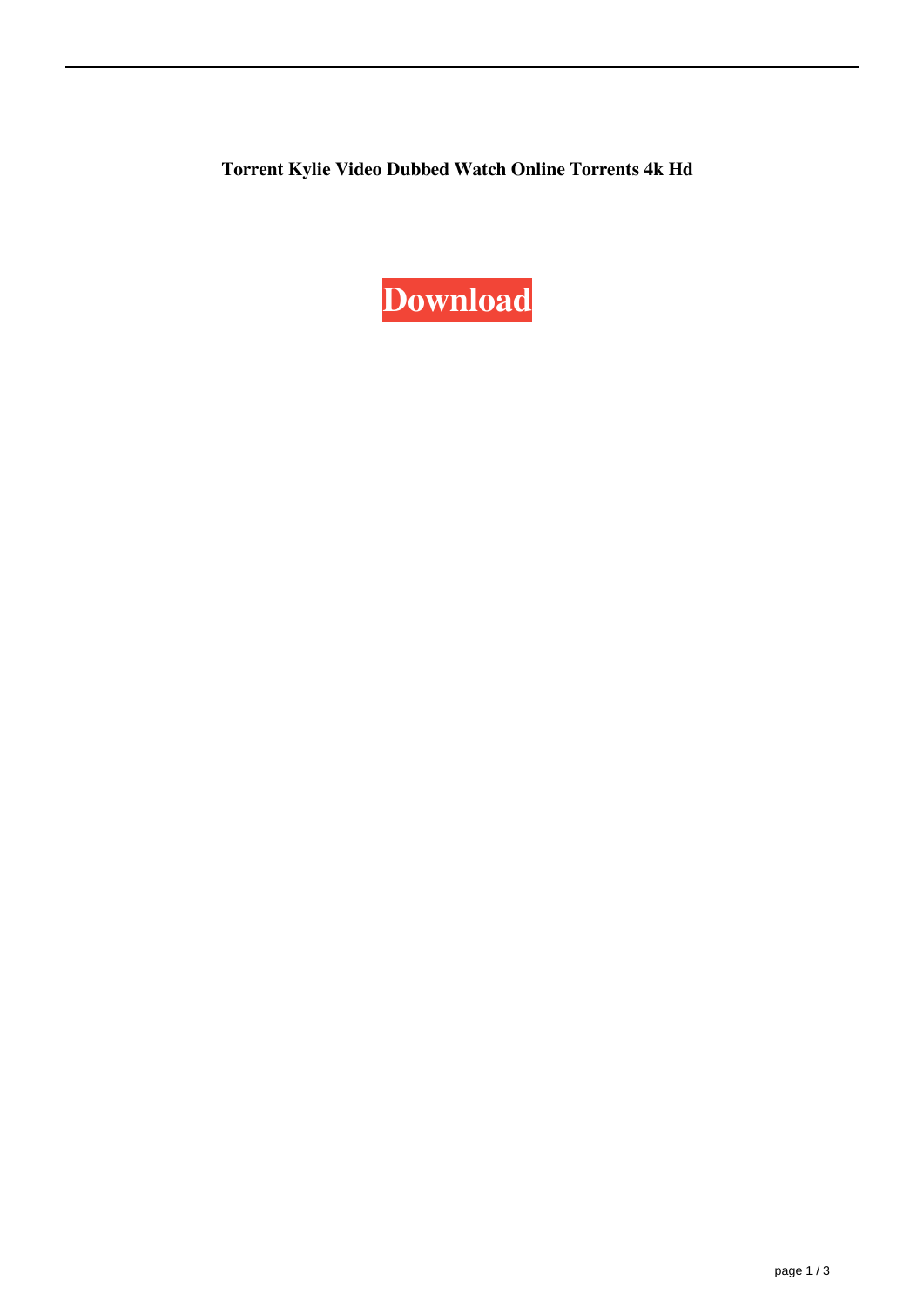SOLD on 100k Location: Toronto, Ontario Bedrooms: 1 Bathrooms: 1 Double Garage. Driveway. Detached House. Large back yard. Septic Approved. Close to All. Corner Lot. House has been renovated. Furnace and boiler. Water heater, hot water tank, hot water tanks. Dishwasher, Nails, paint, carpets, window blinds, new water softener. There is a very good reason why this house was sold for 100,000 dollars. It is located in the desirable neighbourhood of Larchmount.#ifndef BOOST\_ARCHIVE\_XML\_OARCHIVE\_HPP #define BOOST\_ARCHIVE\_XML\_OARCHIVE\_HPP // MS compatible compilers support #pragma once #if defined(\_MSC\_VER) && (\_MSC\_VER  $>= 1020$ ) # pragma once #endif /////////1/////////2/////////3/////////4/////////5/////////6/////////7/////////8 // xml\_oarchive.hpp // (C) Copyright 2002 Robert Ramey - // Use, modification and distribution is subject to the Boost Software // License, Version 1.0. (See accompanying file LICENSE 1\_0.txt or copy at // // See for updates, documentation, and revision history. #include // size\_t #include #if defined(BOOST\_NO\_STDC\_NAMESPACE) namespace std{ using ::size\_t; } // namespace std #endif #include #include #include #include #include